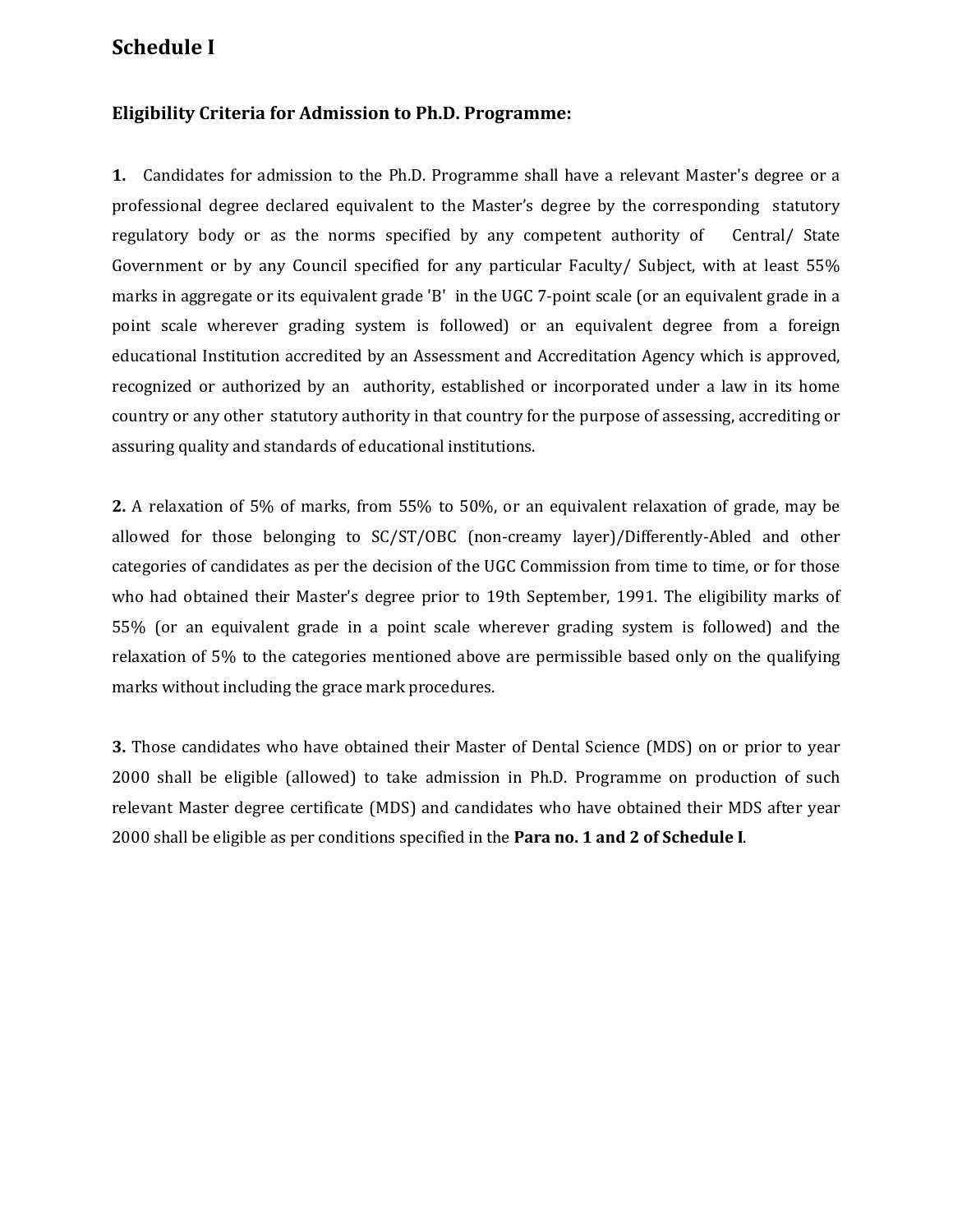| <b>Faculty of Management</b>         | Masters' degree in relevant discipline (Management,                    |
|--------------------------------------|------------------------------------------------------------------------|
|                                      | Economics,<br>Psychology,<br>Sociology,<br>Commerce,                   |
|                                      | Information<br>Technology,<br>Computer<br>Statistics<br>$\overline{1}$ |
|                                      | Application etc. provided his/her proposed research                    |
|                                      | work is related to management area) from a recognized                  |
|                                      | University/Institute with a minimum of 55% marks.                      |
| <b>Faculty of Engineering</b>        | Masters' degree in relevant discipline (M.E./ M. Tech.)                |
|                                      | from a recognized University/ Institute with a minimum                 |
|                                      | of 55% marks or 6 OGPA out of ten.                                     |
| <b>Faculty of Pharmacy</b>           | Masters' degree in relevant discipline from a recognized               |
|                                      | University/Institute with a minimum of 55% marks.                      |
| <b>Faculty of Dental Sciences</b>    | Master degree(MDS) in relevant subject with 55% and                    |
|                                      | 50% for candidate belongs to SC/ST/OBC(non-creamy                      |
|                                      | layer)/Differently-Abled or as specified in Para 3 of                  |
|                                      | Schedule I.                                                            |
| <b>Faculty of Commerce</b>           | Masters' degree in relevant discipline from a recognized               |
|                                      | University/Institute with a minimum of 55% marks.                      |
| <b>Faculty of Education</b>          | Masters' degree in relevant discipline from a recognized               |
|                                      | University/Institute with a minimum of 55% marks.                      |
| Faculty of Social Science and        | Masters' degree in relevant discipline from a recognized               |
| Humanities                           | University/Institute with a minimum of 55% marks.                      |
| <b>Faculty of Fashion Technology</b> | Masters' degree in relevant discipline from a recognized               |
|                                      | University/Institute with a minimum of 55% marks.                      |
| Faculty of Tourism and Hotel         | Masters' degree in relevant discipline from a recognized               |
| Management                           | University/ Institute with a minimum of 55% marks.                     |
| Faculty of Media and Mass            | Masters' degree in relevant discipline from a recognized               |
| Communication                        | University/Institute with a minimum of 55% marks                       |
|                                      |                                                                        |